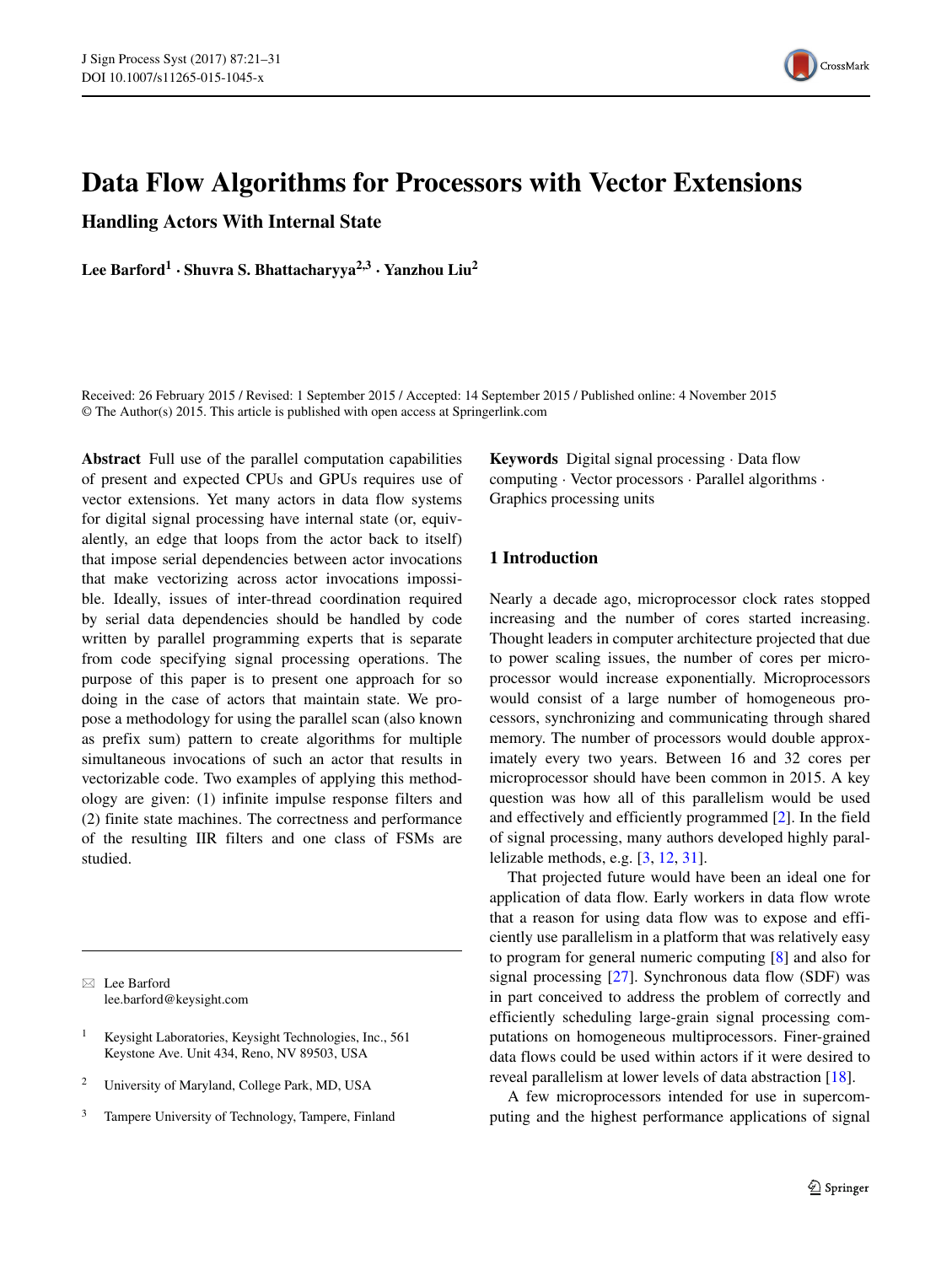processing are available with over 50 cores. They cost thousands of dollars and consume hundreds of watts. On the other hand, nearly all currently available processors with performance, cost, and power specifications suitable for most signal processing and embedded uses have at most four cores. At that low amount of parallelism, the problem of identifying sufficient parallelism failed to appear in most applications. In particular, SDF and its derivatives are often sufficient to identify and effectively use that level of coarse-grained task parallelism.

However, few 16+ core processors are available and they are not suitable for embedded applications. What happened? Moore's Law continued to double the number of transistors available to microprocessor designers. Each computation with that increased number of transistors continued to consume exponentially less power, so that total power consumption remained acceptable [\[15\]](#page-8-4). However, those transistors were not used solely, or even primarily, to increase the number of cores. Instead, from the programmer's point of view, many of them were spent on providing increased data rather than increased task parallelism.

This data parallelism has come in two forms.One form is the use of a graphics processor unit (GPU) for compute purposes [\[13\]](#page-8-5). The other form of data parallelism is the increase in the bit width of vectors of integer or floating point numbers that can be operated on by a single instruction in a single instruction multiple data (SIMD) fashion. For example, Intel and AMD have added the Advanced Vector Extensions (AVX) [\[1,](#page-8-6) [29\]](#page-9-3) capability to their processors. Some ARM designs include NEON, a similar vector SIMD instruction set extension. Use of such vector extensions has been found to increased speed of numerically-intensive tasks reasonably similar to signal processing while reducing power consumption per computation [\[22\]](#page-9-4). Multicore CPUs with such vector extensions have been found (by workers) examining numerical simulation workloads not too dissimilar from DSP workloads) to achieve approximately one third of the price-performance (i.e., gigaflops per dollar) and power-performance (i.e., gigaflops per watt) of a GPU external to the CPU [\[35\]](#page-9-5), without the real estate requirements of an external GPU. Both GPUs and vector extensions provide fine grained parallelism in the form of the ability to fetch or store multiple data items from or to evenly strided memory locations and perform several instances of the same mathematical operation on different data with one machine instruction.

There are three options for programming vector extensions. One is assembly language, which is so timeconsuming that it is rarely practical. The second is to code in standard imperative languages (e.g. C, C++) and compile using vectorizing compilers. Such compilers attempt to locate parallelism in inner loops that has no or few enough and the right sort of data dependencies between loop iterations that vector instructions can be generated that compute the results of several adjacent loop iterations at once. If such an attempt is successful, we say that the loop has been vectorized. However, different compilers and different versions of the same compiler differ wildly in their ability successfully to vectorize the same loop [\[21\]](#page-9-6).

The third option is to write the most compute-intensive loops in a kernel language such as OpenCL [\[23\]](#page-9-7) or CUDA [\[24\]](#page-9-8). In such languages, parallelism is made explicit by separating the specification of computations that may proceed in parallel (called "work items" in OpenCL), from the specification of both the size and location of the data on which to compute. A compiler for a kernel language can produce code that uses vector extensions to execute several work items in parallel. Kernel languages have therefore been found to take better advantage both of vector extensions and opportunities for multithreading than do vectorizing compilers [\[19\]](#page-9-9). Furthermore, the only way to program GPUs is using either OpenCL or CUDA.

Now let's consider using the parallelism made usable by implementing data flow actors in a kernel language. Suppose an actor maintains no internal state, that is, never writes to any variables that may be read during a later firing of the actor. Then a kernel language implementation that effectively obtains parallelism is straightforward. First, a schedule is chosen where the actor is to be fired some number *N* times in a row. That portion of the schedule is then implemented by invoking a kernel implementing the actor functionality where the work items process the *N* data items, with no synchronization or passing of data required between them.

This straightforward strategy breaks down when the actor has an edge that is a self-loop, that is, an edge that begins and ends at that edge. Suppose that data placed on the edge are specified to arrive at the next execution of the actor. Then this self-loop is equivalent to the actor having one or more internal variables, that is, internal state, maintained within the actor. Indeed, some dataflow formalisms provide the appearance of having internal state as a convenience for programmers while implementing it as a self-loop. Even though many data flow formalisms do not permit internal state, below we write about actors with internal state with the understanding that they can be specified in those formalisms with the aid of self-loops.

Having internal state means that past values of the actor's inputs may influence all future outputs. Two simple examples of this (which will be referred to repeatedly below) are an actor that represents an infinite impulse response (IIR) filter and an actor that implements a finite state machine (FSM). In the case of an IIR filter, the state is some fixed number of previous filter output values. In the case of an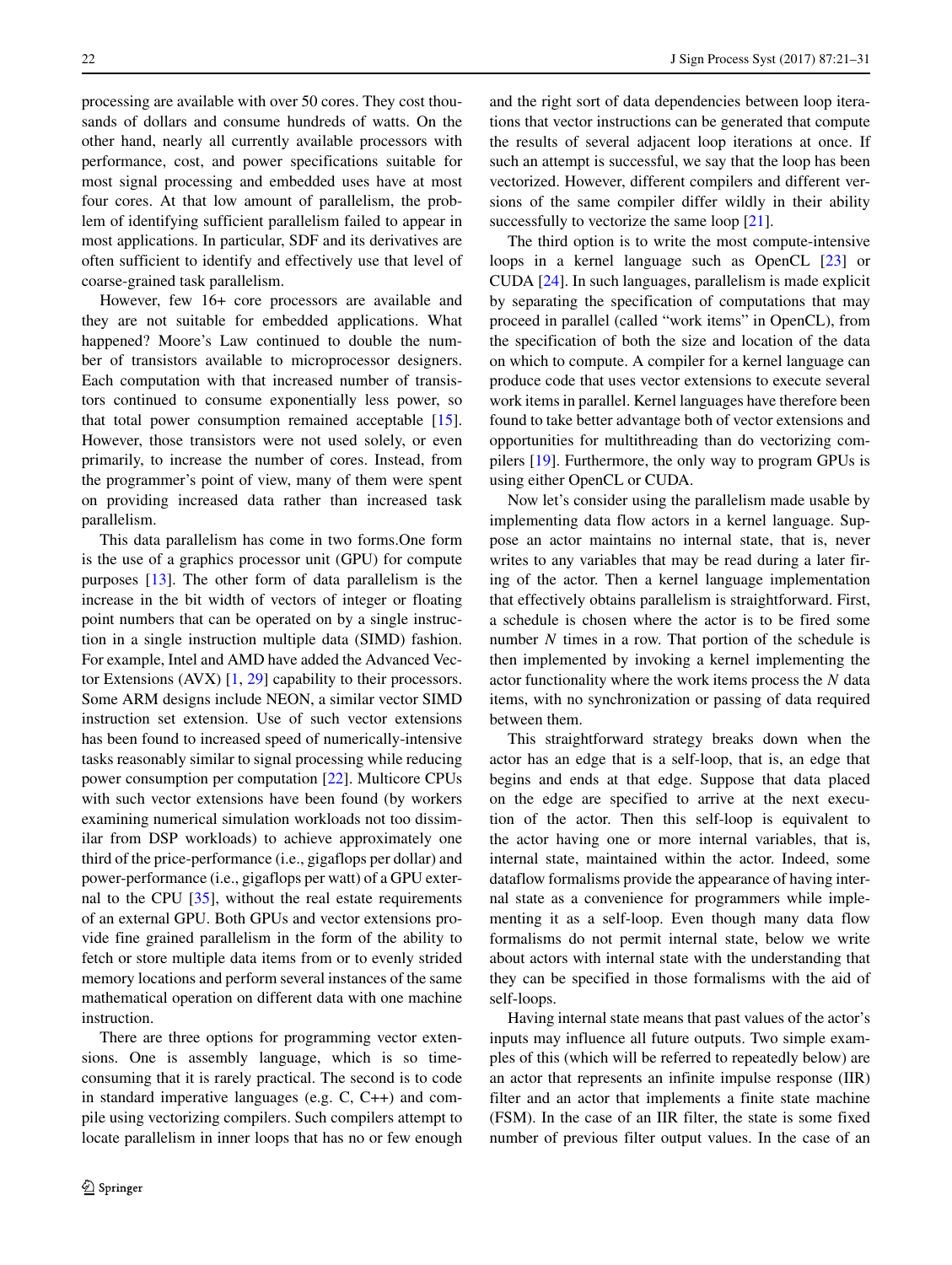FSM, it is the current state. One may not simply invoke a kernel implementing the actor on *N* data items because the operation of the actor operating on the *i*th data item depends on the state after the completion of the actor's computation on the  $(i - 1)$ st data item.

Kernel languages include coordination mechanisms such as barriers and fences to permit information to be passed between work items via shared memory. However, correctly programming using such mechanisms is time consuming and error prone. The clarity of code is also reduced because the desired signal processing functionality is mixed in with these synchronization considerations. Ideally, issues of inter-workgroup coordination required by serial data dependencies should be handled by code written by parallel programming experts that is separate from code specifying signal processing operations. The purpose of this paper is to present one approach for so doing in the case of actors that maintain state.

We do not consider the problem of arriving at a schedule that permits the large number of consecutive actor firings that allow such vectorized code to run effectively. Such scheduling is considered in [\[28\]](#page-9-10).

# **2 Proposed Methodology**

The approach proposed here is based on identifying the transformation that an actor performs on its state variables as a function of each input. If any two such transformations can be composed with reasonable efficiency, then there is a parallel method for composing a large number of transformations with little additional overhead.

To formalize this notion, let  $\mathbf{x}_1, \mathbf{x}_2, \ldots$  be the scalar- or vector-valued inputs to the actor at the first, second, and so on invocation of the actor. Let  $s_0$  be the initial values of the variables local to the actor that represent its internal state. Let  $s_i$  represent the values of those variables after the actor reads and processes inputs  $\mathbf{x}_i$ . Without loss of generality, the outputs of the actor are either (1) a subset of the state variables or (2) may be computed from the state variables simply and quickly. The mapping performed by the actor can then be written as a function *f* where  $\mathbf{s}_i = f(\mathbf{s}_{i-1}; \mathbf{x}_i)$  Or, once input  $\mathbf{x}_i$  is available, we can write  $\mathbf{s}_i = f_i(\mathbf{s}_{i-1})$  where  $f_i(\mathbf{s}) = f(\mathbf{s}, \mathbf{x}_i)$ . Now suppose that the actor is scheduled to run *N* times successively and the first invocation of this block of *N* is the *k*th one during the program execution. Then the successive values of the state variables are  $f_k(\mathbf{s}_{k-1})$ , then  $(f_{k+1} \circ f_k)(\mathbf{s}_{k-1})$ , then  $(f_{k+2} \circ f_{k+1} \circ f_k)(s_{k-1})$ , and so on, where  $\circ$  represents functional composition. The final value of the state variables is  $(f_{k+N-1} \circ \ldots \circ f_k)(s_{k-1})$ . Because the actor outputs are among the state variables, all of these functional compositions must be computed.

However, since functional composition is an associative operation, the parallel prefix [\[17\]](#page-9-11), also called parallel scan [\[7\]](#page-8-7), pattern can be applied to yield a parallel algorithm for computing all of the required functional compositions at once. Given objects  $a_0, a_1, \ldots, a_{n-1}$  from a set *C* and an associative binary operation  $oplus$  on *C*, scan computes scan( $\oplus$ , *a*<sub>0</sub>, ..., *a*<sub>n−1</sub>) = (*a*<sub>0</sub>, *a*<sub>0</sub>  $\oplus$  *a*<sub>1</sub>, *a*<sub>0</sub>  $\oplus$  *a*<sub>1</sub>  $\oplus$  *a*<sub>2</sub>, ...,  $a_0 \oplus \ldots \oplus a_{n-1}$ ). (Some implementations also require a neutral element object of the same type as the  $a_i$ 's, such that  $e \oplus a = a$  for all  $a \in C$ .)

A scan can be performed by a parallel recursion. In this method, the input is divided into two portions. The scan of the first portion is the corresponding portion of the whole output. The scan of the second portion is "almost" the second portion of the result: it is wrong in that the scan of the second portion starts adding from the first element of the second portion, but the correct scan of the second portion needs to have the sum of the elements in the first portion added in also. That is, to compute scan( $\oplus$ *, x*<sub>0</sub>*,..., x*<sub>n−1</sub>*)*, perform the following (for simplicity of presentation, assume *n* is a power of 2):

- 1. (Base case) If  $n = 1$  return the single-element array *(x*<sub>0</sub>). If *n* = 2, return the two-element array  $(x_0, x_0)$  ⊕ *x*1*)*. Otherwise, continue with the following steps.
- 2. (Parallel recursion) Compute in parallel  $T = \text{scan}(\oplus, x_0, \ldots, x_{n/2-1})$  and *U* scan( $\oplus$ *, x<sub>n/2</sub>, ..., x<sub>n−1</sub>)*.
- 3. (Correct starting value of second segment) In parallel, add the final value of *T* to each element of U, that is, set *U<sub>i</sub>* to  $T_{n/2-1} ⊕ U_i$  for  $i ∈ {n/2, n/2+1, ..., n-1}.$
- 4. (Output) Concatenate the two arrays, *T* and the modified *U*, to produce the result *S*.

Implementation details of the scan algorithm are beyond the scope of this article: they may be found in [\[7,](#page-8-7) [17,](#page-9-11) [30\]](#page-9-12). The properties of scan that are important for the present purposes are:

- When there are sufficient processors or parallel lanes in vector mode instructions, the parallel execution of the scan requires  $O(\lg n)$  time using  $O(n)$  calls to the ⊕ function.
- There are a number of implementations of scan available in kernel languages  $[6, 9, 14, 30]$  $[6, 9, 14, 30]$  $[6, 9, 14, 30]$  $[6, 9, 14, 30]$  $[6, 9, 14, 30]$  $[6, 9, 14, 30]$  $[6, 9, 14, 30]$ . These implementations encapsulate the barriers, fences, and multiple kernel invocations required in a correct and efficient implementation of scan and provide an interface through which the using programmer provides the ⊕ function. Generally the  $oplus$  function is relatively straightforward to write because it must not have dependencies on variables other than its arguments and so can not use barriers, fences, or other inter-thread synchronization or communication.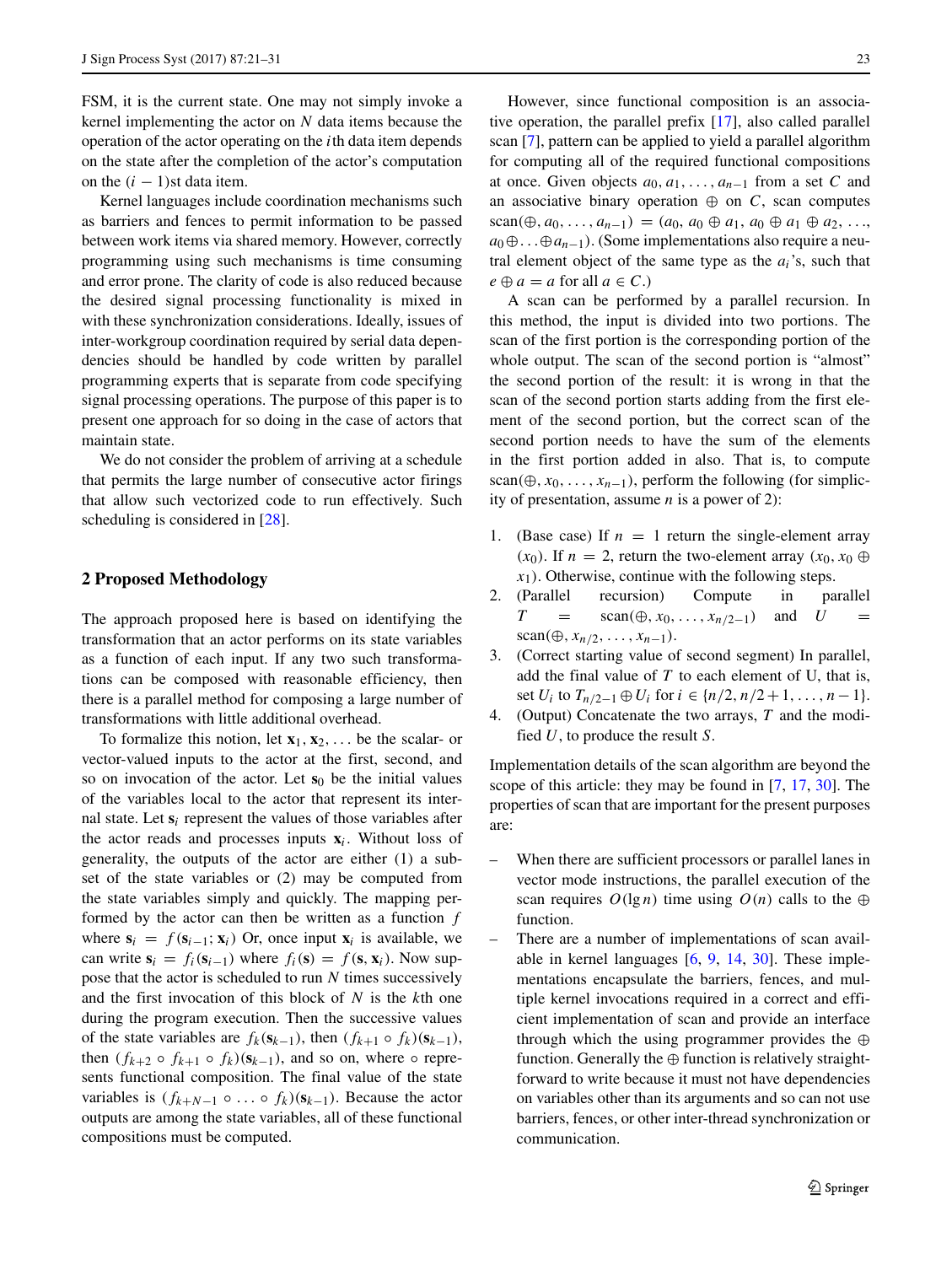The basic idea of the remainder of this paper is to use the functional composition operator  $\circ$  as  $\oplus$  and apply scan to compute the chains of functional compositions  $f_{k+1} \circ f_k$ ,  $f_{k+2} \circ f_{k+1} \circ f_k$  and so on. This results in the following methodology for producing algorithms suitable for implementing actors for processors with vector features using kernel languages.

- 1. Identify a representation for the state space **s**.
- 2. Identify a representation for the state transformations  $f_i$ , including how to create  $f_i$  given actor input  $\mathbf{x}_i$ . The representation must also be suitable for representing all possible compositions of the state transformations.
- 3. Create an efficient algorithm for composing the state transformations.

The reason that this is a methodology and not an algorithm is that some creativity is often required in order to arrive at a suitable representation and composition algorithm. Also there is no guarantee that a parallel algorithm with net speedup will result.

It has been previously noted that parallel scan can be used automatically to find instruction-level parallelism in serial code. For example, Vishkin [\[32\]](#page-9-13) proposed an instruction decoding scheme for serial processors where striding indexing operations would be replaced with instructions indicating pieces of single parallel scan to be performed. The resulting instruction stream would have dependencies between iterations of the same loop broken. This would increase the amount of available instruction level parallelism and thereby increase the usage of parallel functional units within a serial processor.

One way to view this methodology is as a software analogue of the look-ahead and relaxed look-ahead methods used to increase pipeline parallelism in some VLSI DSP implementations [\[26\]](#page-9-14). Another way to view this methodology is as engineering a semigroup (that is, a set and associated closed and associative binary operation) such that repeated use of the operation results in the desired computation.

Now we present two examples of applying this methodology, namely scan-based parallel actors for IIR filters and finite state machines.

#### **3 Example 1: IIR Filters**

Consider an IIR filter whose *i*th output given inputs  $x[1], x[2], \ldots, x[i]$  is

$$
y[i] = c_1y[i-1] + \dots + c_Qy[i-Q] \tag{1}
$$
  
+
$$
c_{Q+1}x[i] + c_{Q+2}x[i-1] + \dots + c_{Q+P}x[i-P]
$$

The state required to compute the succeeding output *y*[*i*] contains the previous  $Q$  outputs and  $P - 1$  previous inputs,

or as a vector,  $\mathbf{s}_{i-1} = (y[i-1], y[i-2], \ldots, y[i-Q], x[i-$ 1],  $x[i - 2]$ , ...,  $x[i - P]$ , 1)<sup>*T*</sup>. (The reason for the constant, final element 1 is so that an affine operation can be represented in a matrix.) The transformation  $f_i$  can be represented by a matrix  $M(x_i)$ , a function of  $x_i$ ,



The *r*th row of  $M(x_i)$  tells how to compute the value of the *r*th state variable after the *i*th firing of the IIR filter actor. It can be verified by substitution that this matrix does map the state vector at step  $i - 1$  to that at step  $i$ , i.e.,  $s_i = M(x_i) s_{i-1}$ . This matrix representation of an IIR filter is closely related to those used in CAD software that automatically produces an array of second order sections for VLSI implementation of an IIR filter from the filter coefficients and other circuit parameters such as the numeric word size [\[33\]](#page-9-15). Since the composition of the transformations represented by two matrices is their matrix product, composition of the transformations *f* is performed by multiplication of the matrix representations **M**. That is, for any  $m > 0$ ,  $f_{k+m} \circ ... \circ f_k = \mathbf{M}(x_{k+m}) \mathbf{M}(x_{k+m-1}) \cdots \mathbf{M}(x_k)$ .

This yields the following algorithm for an IIR filter actor. At application start time, the state vector **s** of the actor is initialized. Suppose that the actor is invoked *N* successive times on input data  $x_k$ , ... $x_{k+N-1}$ . Then *N* outputs  $y_k$ , ...  $y_{k+N-1}$  and the updated value of *s* are computed thus:

- 1. Compute  $M(x_k), \ldots, M(k_{k+N-1})$  in parallel. (There are no data dependencies among these computations.)
- 2. Apply the scan operation to the matrices, where the binary operator is matrix multiplication. Call the results  $\mathbf{R}_k = M(x_k), \mathbf{R}_{k+1} = \mathbf{M}(x_{k+1})\mathbf{M}(x_k), \ldots, \mathbf{R}_{k+N-1} =$  $\mathbf{M}(x_{k+N-1})\cdots\mathbf{M}(x_k).$
- 3. For  $i = k, ..., k + N 1$ , let output  $y_i$  be the first element of **R***i***s**.
- 4. Update **s** to be  $\mathbf{R}_{k+N-1}\mathbf{s}$ .

Note that although the matrices **M** are sparse, in general the matrices **R** will have full upper triangles. Vector extensions are generally designed so that the dot products in the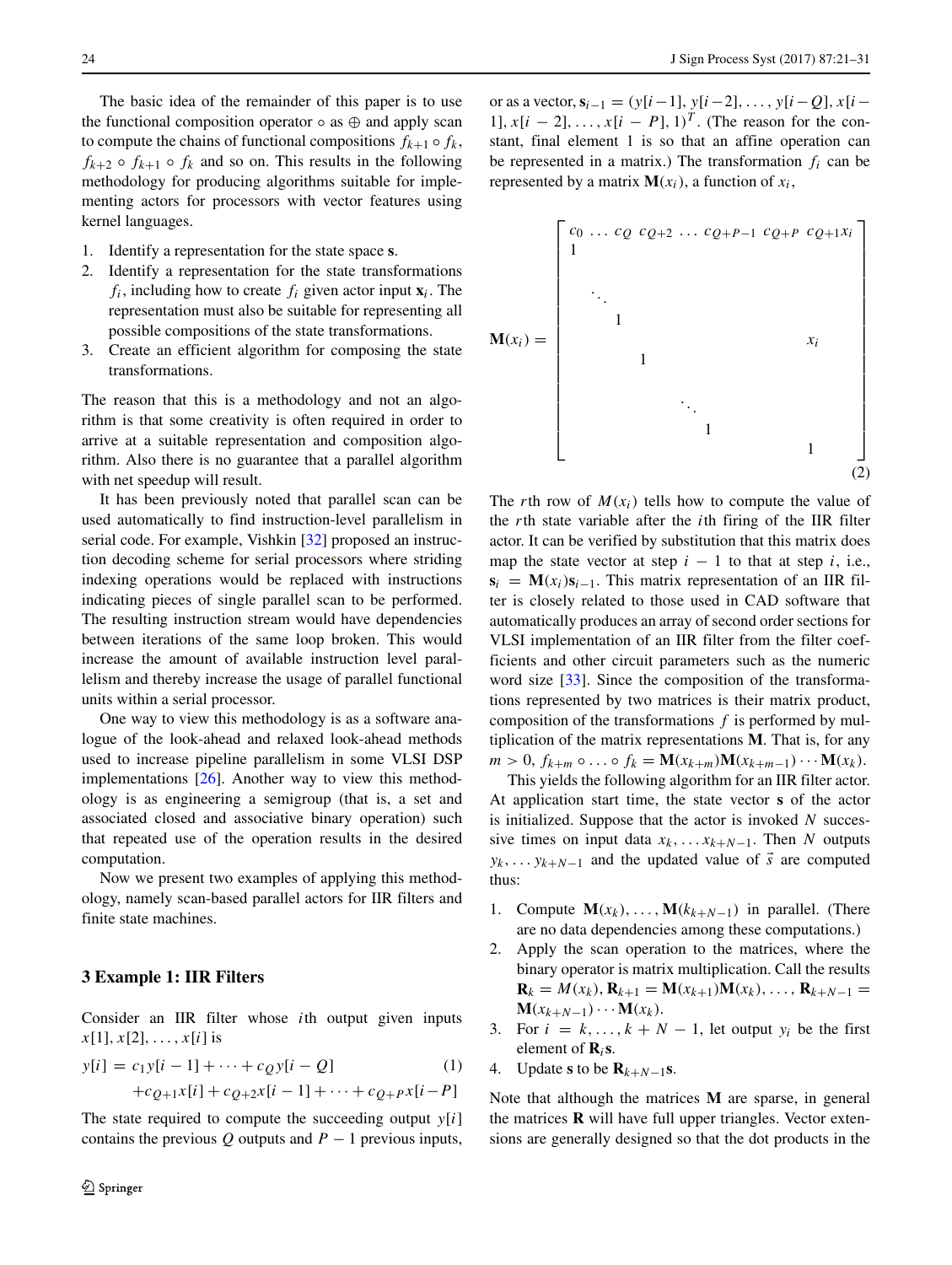inner loops of matrix multiplications will vectorize, so this method should vectorize on such processors.

# **4 Example 2: Finite State Machines**

Let  $M = (\Sigma, S, T, s_0, A)$  be an FSM with alphabet  $\Sigma$ , state set *S*, transitions  $T : \Sigma \times S \rightarrow S$ , initial state  $s_0 \in S$ , and accepting states  $A \subseteq S$ . Let's assume again that an actor implementing this FSM is scheduled to run *N* times consecutively with inputs  $x_i \in \Sigma$ , for  $i \in k, \ldots k + N - 1$  yielding corresponding boolean outputs *yi* which are true if and only if *M* is in an accepting state after reading  $x_i$ . We will show two parallel scan-based algorithms for computing the outputs of the actor. The first one will be given by exhibiting a state vector **s** and matrices  $M(x_i)$  so that the algorithm presented in the previous section can be re-used. The second one does some pre-computation given *M* so that table look-ups substitute for the matrix multiplications.

Without loss of generality, identify the |*S*| states with the integers  $1, \ldots, |S|$ , with 1 being the initial state and the accepting states being the highest-numbered |*A*| states. In the vector-matrix algorithm, **s** is a column vector of length |*S*| containing a one at the index corresponding to the current state of *M* and all other values zero. The initial value of **s** is  $s_0 = (1, 0, \ldots, 0)^T$ . Let  $M(x_i)$  contain a 1 at index  $(r, c)$  if  $T(x_i, c) = r$  and zero otherwise. Then as required for a representation of the transition function, if the machine is in state *c* before reading symbol  $x_i$ , that is,  $s_i$ <sub>−1</sub> has its one at index *c*, then  $\mathbf{s}_i = \mathbf{M}(x_i)\mathbf{s}_{i-1}$  is in state *r*, i.e., has its 1 at index *r*. Matrix multiplication is again the representation of composition of the transition functions, and the algorithm of the previous section can be applied, changing only the step where the outputs are computed:

- 1. Compute  $\mathbf{M}(x_k), \ldots, \mathbf{M}(k_{k+N-1})$  in parallel.<br>2. Apply the scan operation to the matrices,
- 2. Apply the scan operation to the matrices, where the binary operator is matrix multiplication. Call the results  $\mathbf{R}_k = \mathbf{M}(x_k), \mathbf{R}_{k+1} = \mathbf{M}(x_{k+1})\mathbf{M}(x_k), \ldots, \mathbf{R}_{k+N-1} =$  $\mathbf{M}(x_{k+N-1})\cdots\mathbf{M}(x_k).$
- 3. For  $i = k, ..., k + N 1$ , let output  $y_i$  be true if and only if  $\mathbf{R}_i$ **s** has its 1 at one of the |*A*| highest indices.
- 4. Update **s** to be  $\mathbf{R}_{k+N-1}\mathbf{s}$ .

In contrast to the case of IIR filters, with FSMs the matrices **R** are sparse: like the **M**'s, they will have only one nonzero per row, and that element's value must be a 1. All vectors **s** likewise contain all zeros except for one element with value 1. So, the matrices **M** and **R** could be stored as a vectors of length |*S*| containing the index of the 1 in each row and the vectors **s** could be stored as the index of the element with value one. Matrix-matrix multiplication then would take  $O(|S|)$  time and matrix-vector multiplication *O(*1*)* time.

Further speed improvement is possible by doing some computation once the FSM is known but before the first invocation of the actor. As the matrices **M** and **R** contain only 1's and 0's, there can be only a finite number of them. So all the possible products  $M(x_i) \cdots M(x_j)$  of matrices  $M(x)$  for  $x \in \Sigma$  can be carried out in advance and a table built of the results. Each of these matrices can be identified with an integer, so functional composition is no longer matrix multiplication but a look up of an entry in a 2D integer array. Functional composition now takes *O(*1*)* time. For details of this representation, of the resulting greedy algorithm for constructing the look up table, and a study of look up table size as a function of FSM size for one particular signal processing application see [\[4\]](#page-8-11). Previous table-driven methods yielding unbounded concurrency in FSM execution are described in [\[20\]](#page-9-16).

# **4.1 Previous Work Relating Finite Semigroups and FSMs**

Those knowledgeable in abstract algebra will recognize that the lookup table described above is isomorphic to the transition semigroup of the FSM [\[11\]](#page-8-12). In other words, what we have shown is that the operation of an FSM can be computed with a cumulative sum with its operation provided by a finite semigroup that can be found constructively from the FSM.

The inverse is also true. An FSM *M'* that computes the cumulative sum of the finite semigroup with elements *S* and operation ⊕ is constructed as follows. The states and input alphabet of  $M'$  are both *S*. When symbol  $s \in S$  is input, a transition is made from state *t* to state *u* where  $u = t \oplus$ *s*. At any stage of reading its input, the state of *M* is the cumulative sum under the semigroup operation of the prior inputs.

Knowledge of this correspondence between FSMs and finite semigroups is not new. In the early 1960's, this correspondence was used to develop Krohn-Rhodes theory, including the proof that all finite state machines can be implemented (under a suitable formal notion of what "implemented" means) as a combination of circuits comprising counters and combinatorial circuits. The key theorem shows that the semigroup corresponding to the FSM can be decomposed into a suitably defined product of groups (the counters) operated on by functions corresponding to the combinatorial circuits. [\[16\]](#page-9-17) This decomposition is not practical, both in the sense that the decomposition process itself is not computationally tractable and also in the sense that the decomposed structures might require many times more logical and mathematical operations to execute than would be orginal FSM.

Work in the 1960's and 70's characterized which FSMs could be practically decomposed algebraically [\[25\]](#page-9-18).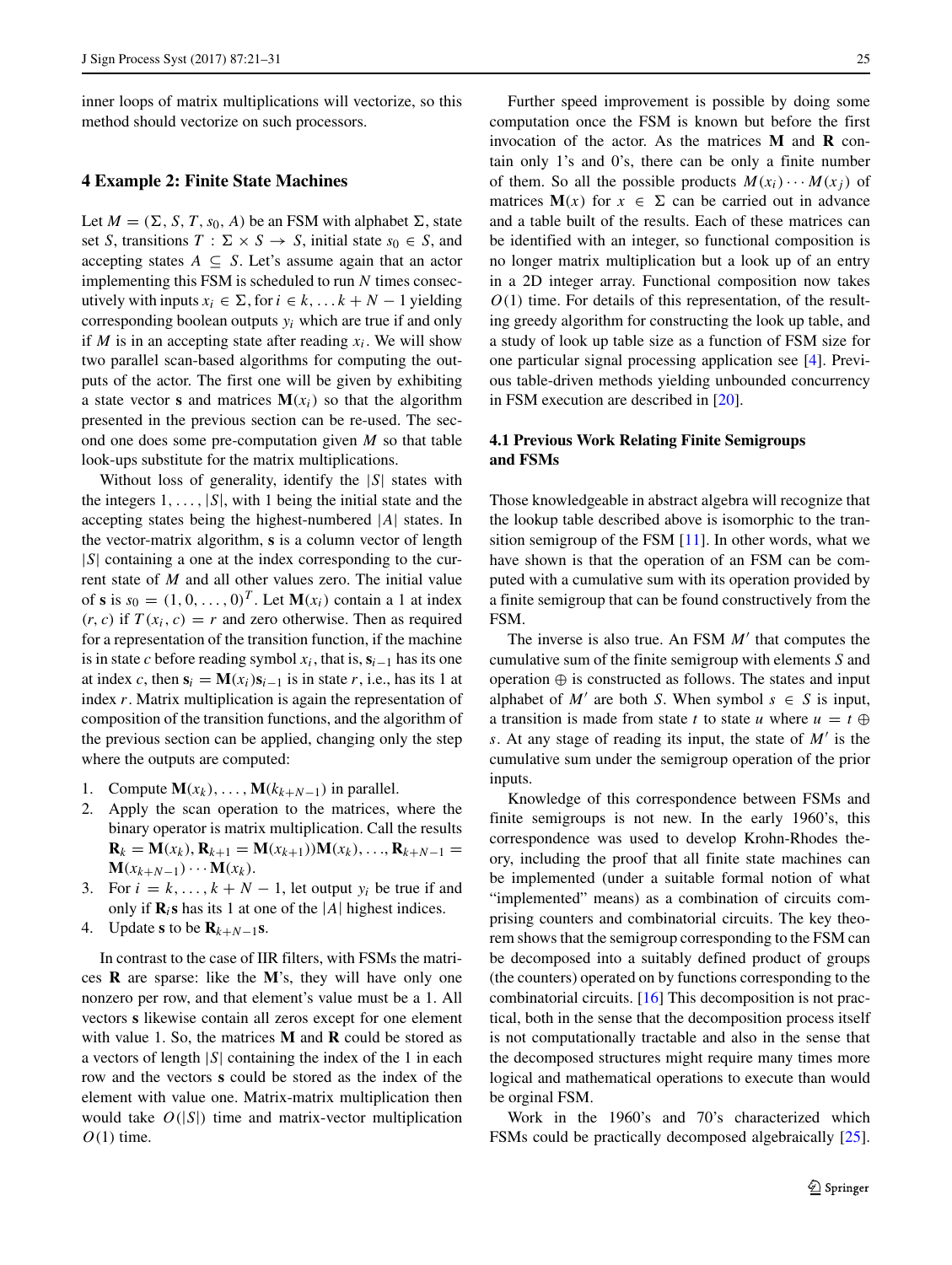Work continues in defining new notions of a "product" of algberaic structures, seeking practical algebraic decompositions of the semigroups corresponding to FSMs, e.g. [\[10,](#page-8-13) [34\]](#page-9-19).

## **5 Experimental Verification**

## **5.1 Finite State Machines**

References [\[4\]](#page-8-11) and [\[5\]](#page-8-14) present applications verifying the correctness and studies of the performance of the FSM method running on GPUs and on multicore CPUs. On GPUs, the look up tables of the previous section were stored in constant memory, which permits irregular, simultaneous access from multiple threads. Those studies did not consider the question of vectorization.

The vectorizability of the look up table method of the previous section was studied by coding the scan algorithm in C and compiling it with the Intel C++ Composer XE for Windows version 2013 SP1 vectorizing compiler targeting the AVX vector extensions. The inner loop of the scan could not be vectorized. Vectorizing this loop requires simultaneous reads of random addresses within the lookup table. Examination of the AVX vector extension instruction set [\[1\]](#page-8-6) shows that it and earlier x86 vector extensions support only simultaneous reads of adjacent memory addresses. Thus, the table lookup is not vectorizable. The compiler identifies the entire loop as not being efficiently vectorizable. AVX-512 supports gather instructions that simultaneously read randomly indexed values into a vector register [\[1\]](#page-8-6). Hence this limitation is probably not permanent—but this assertion remains to be tested.

On GPUs, code without if-statements and with few automatic variables necessarily vectorizes, with at least a warp of threads executing in a single-instruction, multi-thread fashion. The inner loop of the parallel prefix computation of the FSM method presented above consists of a single read from a table, so it will in this sense vectorize. GPUs have a complex memory model, with different sorts of memory offering various tradeoffs between generality of use and performance. For example, many recent NVIDIA GPUs provide a cache for read-only data with each execution unit (streaming multiprocessor, or SM) that are not kept coherent with global memory writes or with one another. The working set size of these constant memory caches is small, under 50 kilobytes. Since the semigroup table is fixed for a particular FSM, it should be cached in the read-only caches. Hence, a key question for the performance of the proposed FSM method on GPUs is: How will the performance vary with the size of the semigroup table?

One experimental approach to this question would be to select a set of FSMs of increasing size and complexity and measure their performance on the same GPU(s). However, as there is no straightforward relationship between FSM size and semigroup table size, the semigroup table sizes tested would be uneven.

Instead, we will measure the performance of the proposed method on a set of FSMs that have semigroup tables of predictable size that are easily constructed. These are the counter-reset machines. These machines have two input symbols, here represented **a** and **b**. The machines count the number of **a**'s read until some maximum *N* is reached. The count is reset to 0 whenever a **b** is read. A counter-reset machine with  $N = 5$  is illustrated in Fig. [1.](#page-5-0) As we will see below, the transition semigroup for the counter-reset machine for a given *N* has 2*N* elements. So it is possible to test the performance of the proposed method with any semigroup table size with even dimensions.

The transition semigroup of a counter-reset machine with maximum count *N* has 2*N* elements. We will write them **set***(*0*)*, **set***(*0*)*, *...*, **set***(N )* and **add***(*1*)*, **add***(*2*)*, *...*, **add***(N*− 1*)*. Recall that elements of the semigroup are tranformations over FSM states. So, to define each of the semigroup elements we need to say how it operates as a mapping from states to states. Then we can find the semigroup operation by computing the compositions of these mappings. Let

<span id="page-5-0"></span>**Figure 1** Counter-reset machine with  $N = 5$ .

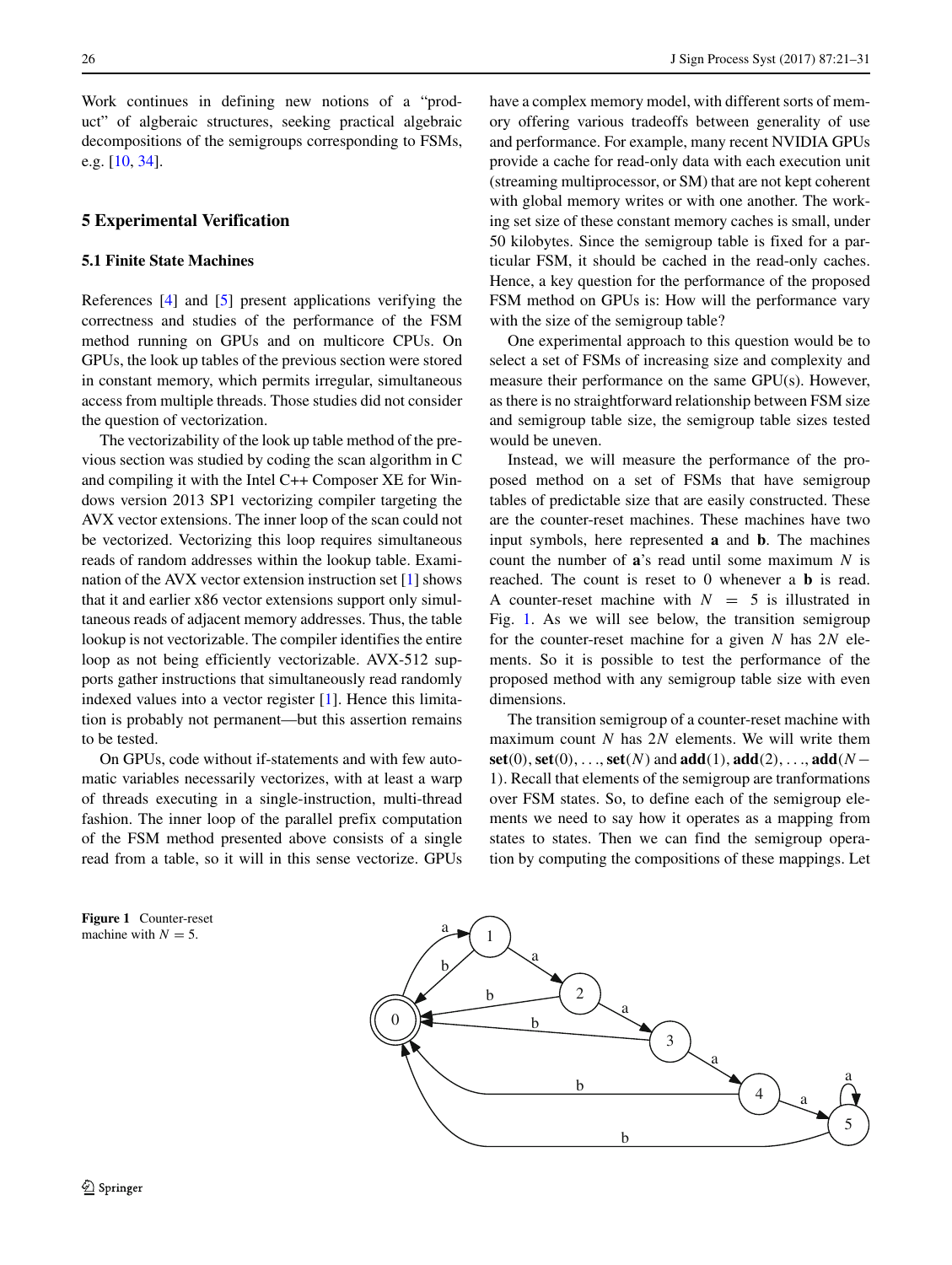<span id="page-6-0"></span>**Table 1** Semigroup table for a count-reset FSM that counts up to 5 shown in Fig. [1.](#page-5-0) Integers 0 through 5 represent the **set** transformations and 6 though 9 the **add** transformations.

| $\oplus_{CR5}$ | $\mathbf{0}$     |   | $\overline{2}$ | 3            | 4              | 5  | 6              | 7              | 8              | 9 |
|----------------|------------------|---|----------------|--------------|----------------|----|----------------|----------------|----------------|---|
| $\theta$       | $\boldsymbol{0}$ | 1 | 2              | 3            | $\overline{4}$ | 5  | 1              | $\overline{c}$ | 3              | 4 |
| 1              | $\mathbf{0}$     |   | $\overline{c}$ | 3            | $\overline{4}$ | 5  | $\overline{2}$ | 3              | $\overline{4}$ | 5 |
| 2              | $\mathbf{0}$     | 1 | $\overline{2}$ | 3            | $\overline{4}$ | 5. | 3              | $\overline{4}$ | 5              | 5 |
| 3              | $\mathbf{0}$     |   | $\overline{c}$ | $\mathbf{3}$ | $\overline{4}$ | 5  | 4              | 5              | 5              | 5 |
| 4              | $\mathbf{0}$     |   | $\overline{c}$ | 3            | $\overline{4}$ | 5. | 5              | 5              | 5              | 5 |
| 5              | $\overline{0}$   |   | $\overline{c}$ | 3            | $\overline{4}$ | 5. | 5              | 5              | 5              | 5 |
| 6              | $\overline{0}$   |   | 2              | 3            | $\overline{4}$ | 5  | 7              | 8              | 9              | 5 |
|                | $\overline{0}$   |   | 2              | 3            | $\overline{4}$ | 5  | 8              | 9              | 5              | 5 |
| 8              | $\mathbf{0}$     |   | 2              | 3            | $\overline{4}$ | 5  | 9              | 5              | 5              | 5 |
| 9              | $\overline{0}$   |   | 2              | 3            | $\overline{4}$ | 5  | 5              | 5              | 5              | 5 |

**set***(*0*)* map all states to state 0. That is, **set***(*0*)* is the reset operation that occurs when symbol **b** is read. Similarly, **set***(*1*)* maps all states to state 1,**set***(*2*)* maps all states to state 2, and so on. The semigroup elements  $add(i)$  map state *j* to state max $(i + j, N)$ , for  $i = 1, ..., N - 1$ . The semigroup element **add***(*1*)* is the element that represents the reading of symbol **a**.

The composition of these transformation are as follows. For any semigroup element *x*,  $i \in \{0, ..., N\}$ , and  $j, k \in$  $\{1, \ldots, N-1\},\$ 

<span id="page-6-1"></span>
$$
x \circ \text{set}(i) = \text{set}(i),\tag{3}
$$

$$
set(i) \circ add(j) = set(min(i + j, N)),
$$
\n(4)

<span id="page-6-2"></span>and

$$
\mathbf{add}(j) \circ \mathbf{add}(k) = \begin{cases} \mathbf{add}(j+k) & \text{if } j+k < N \\ \mathbf{set}(N) & \text{otherwise.} \end{cases}
$$
 (5)

<span id="page-6-3"></span>**Figure 2** Throughput of counter-reset FSMs on a GPU as a function of buffer length (loglog plot). Color indicates the value of *N* for the counter-reset machine. "CR*n*" indicates a counter-reset machine with  $N = n$ . Each plotted datum is the median of 20 repeated runs.

 $\circ$ 2000 2 5 20 100 500 2000  $\circ$  $\circ$ 500 throughput (Sa/s) hroughput (Sa/s)  $100$ o CR4 o CR8  $\overline{0}$  $O$  CR16 o CR32  $\circ$  CR64  $O$  CR128 ഗ o CR256  $\circ$ CR512  $\mathbf{\Omega}$ o CR1024 S 10 12 14 16 18 20 log2(buffer size)

It is natural to store the semigroup elements as integers. In what follows we represent  $set(i)$  with *i* and  $add(i)$ with  $i + N$ .

Table [1](#page-6-0) gives the semigroup table for the FSM of Fig. [1.](#page-5-0) The integers 0 through 5 represent the transformations **set***(*0*)* through **set***(*5*)*. The integers 6 though 9 represent the transformations **add***(*1*)* through **add***(*5*)*. The semigroup element input to the parallel scan to indicate reading of symbol **a** is **add***(*1*)*, represented here by the integer 0.

Again, the purpose of generating a table for a counterreset FSM is to test the speed of the proposed method with abitrarily sized semigroup tables. It would probably be faster and certainly use less memory to implement a counter-reset FSM using Eqs. [3](#page-6-1)[–5](#page-6-2) directly.

The performance of the proposed method on counterreset FSMs with various values of *N* was measured using an NVIDIA Geforce GTX 780 GPU programmed using CUDA 6.0. The parallel scan used was from the CUDA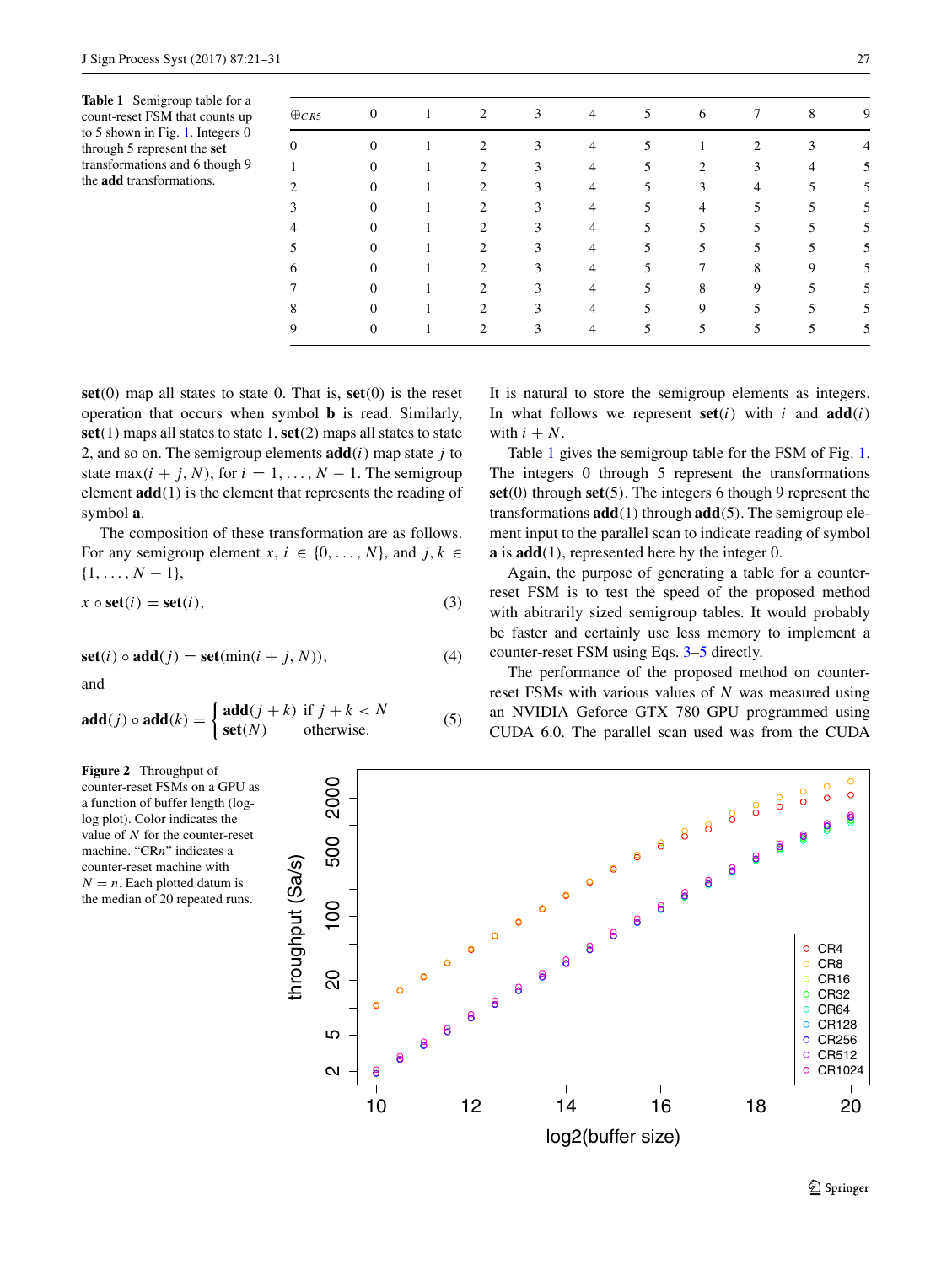<span id="page-7-0"></span>**Figure 3** Throughput of counter-reset FSMs on a GPU as a function of buffer length (log-log plot). Color indicates the value of *N* for the counter-reset machine. All repeated runs are plotted for the count-reset machines with  $N = 4$  and  $N = 1024$ , labelled CR4 and CR1024, respectively.



Thrust [\[6\]](#page-8-8) C++ template library version 1.7. In particular, the scan algorithm transform exclusive scan was used because this algorithm combines a transformation of the input vector into the first pass of the parallel scan. Here, that transformation is the mapping of the input symbols to their corresponding semigroup elements, eliminating one pass through the inputs. This increases the computational intensity, that is, the number of computational operations per memory access. Sixteen bit integers were used to represent the semigroup elements.

Data transfers between the CPU and GPU were not included in execution timings. There are two reasons for this. First, in practice the FSM is unlikely to be the only actor implemented on the GPU. Other operations are likely to be performed on the GPU before the FSM, such as calibration correction, clock recovery or demodulation, and decoding from real or complex voltages to symbols. The second reason is that in CPU-GPU hybrid chips, the CPUs and GPU share a global memory, eliminating the data copying that is necessary when the GPU is on a daughter card residing on an input/output bus.

The throughput of the FSMs on this GPU are shown in Fig. [2.](#page-6-3) In this log-log plot, each point plotted is the median of 20 repeated measurements. Median rather than mean was chosen because of its relative insensitivity to outliers. There are three notable features of this plot. First, increasing buffer size results in significant increase in throughput. Since increasing buffer size induces a corresponding increase in latency, this means that there is a significant throughput versus latency design tradeoff to be made when selecting the buffer size. Another feature of interest is that the FSMs with small semigroup table sizes ( $N = 4$  and  $N = 8$ , with 8x8 and 16x16 semigroup tables, respectively) had throughput approximately 2-5 times that of the best performing of the FSMs with larger semigroup tables. Another notable feature of the plot is that (except for  $N = 4$  and  $N = 8$ ) FSMs with larger sermigroup tables have higher throughput than those with smaller tables.

In order to investigate the significance of these these last two phenomena, in Fig. [3](#page-7-0) are plotted all of the measured data for the FSMs with  $N = 4$  and  $N = 1024$ . These two machines are those on either side of the "gap" in throughput apparent in Fig. [2.](#page-6-3) Although most runs had throughput near the median, there are a number of lower throughput outliers. The spread of these outliers is small compared to the gap between the throughput for machines with small and larger semigroup tables. The spread is noticeably larger, however, than the differences among median throughputs in Fig. [2.](#page-6-3)

The reason for this complex behavior as a function of semigroup table size is unclear. However, as the code is in all cases identical and only the size of this table changes, cache effects are implicated.

<span id="page-7-1"></span>

**Figure 4** Output of IIR filter. Input is a unit impulse at sample index 128.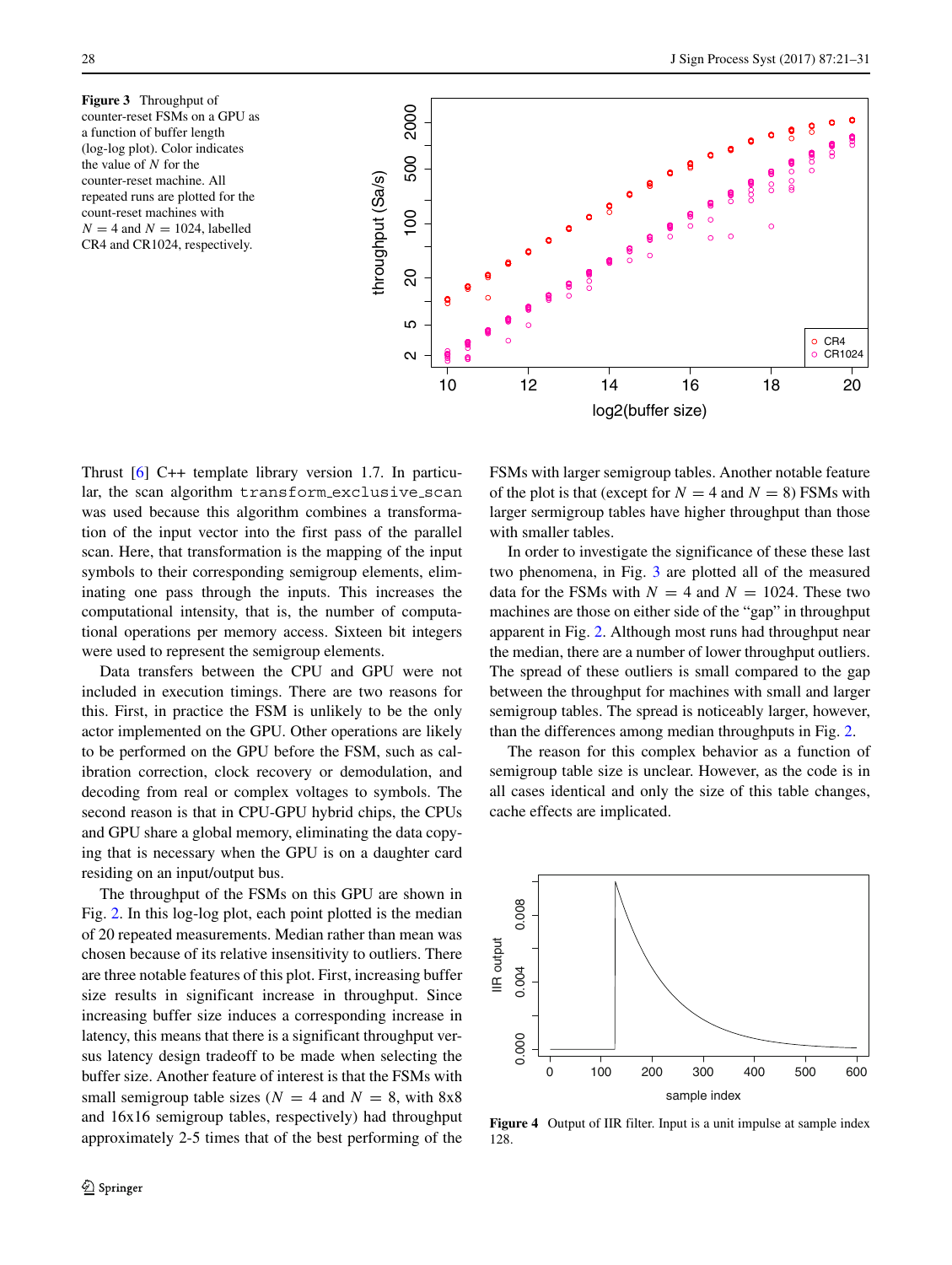<span id="page-8-15"></span>

**Figure 5** Boxplot of 20 repeated measurements of the base 2 logarithm of the number of consecutive actor invocations *N* (in this implementation the same as the size of sample buffers passed to the actor) vs throughput in samples per second of the IIR filter.

## **5.2 IIR Filters**

A software implementation of a simple SDF system was constructed in the Python 3 language. The IIR filter actor was implemented in OpenCL 1.2 using the parallel scan operator provided by PyOpenCL version 2013.2. Testing was performed on an Apple MacBook Pro with a dual core Intel i5-2435M CPU at 2.40 GHz and Apple's OpenCL library. Figure [4](#page-7-1) shows the output of the IIR filter  $y[n] =$  $0.99$   $y[n - 1] + 0.01 x[n]$  when excited with an impulse, yielding the expected exponential decay, RC filter response.

Actor execution times were measured using OpenCL profiling events inserted into the command queue before and after execution of the scan kernels. Figure [5](#page-8-15) shows repeated measurements of the throughput of the IIR filter actor as a function of *N*. The peak throughput obtained is about 88 megasamples per second, on a relatively low power processor. The throughput increases with *N* up to approximately 100,000 samples. There is a classic trade-off between throughput and latency.

## **6 Conclusions**

Full use of the parallel computation capabilities of present and expected CPUs and GPUs require use of vector extensions. Yet many actors in data flow systems for digital signal processing have internal state that impose serial dependencies between actor invocations that make vectorizing across actor invocations impossible. We have presented a novel methodology that in some cases permits such vectorization through use of the parallel scan pattern. We presented examples of the use of the methodology on two types of actor useful in practice, along with experimental evaluation of the resulting actors. For both actors, there were substantial tradeoffs to be made between throughput and latency by selecting buffer sizes.

**Open Access** This article is distributed under the terms of the Creative Commons Attribution 4.0 International License [\(http://](http://creativecommons.org/licenses/by/4.0/) [creativecommons.org/licenses/by/4.0/\)](http://creativecommons.org/licenses/by/4.0/), which permits unrestricted use, distribution, and reproduction in any medium, provided you give appropriate credit to the original author(s) and the source, provide a link to the Creative Commons license, and indicate if changes were made.

#### **References**

- <span id="page-8-6"></span>1. Intel architecture instruction set extensions programming reference. [https://software.intel.com/en-us/intel-isa-extensions.](https://software.intel.com/en-us/intel-isa-extensions)
- <span id="page-8-0"></span>2. Asanovic, K., Bodik, R., Catanzaro, B.C., Gebis, J.J., Husbands, P., Keutzer, K., Patterson, D.A., Plishker, W.L., Shalf, J., Williams, S.W., & et al. (2006). *The landscape of parallel computing research: A view from Berkeley. Tech. rep., Technical Report UCB/EECS-2006-183, EECS Department*. Berkeley: University of California.
- <span id="page-8-1"></span>3. Barford, L. (2011). Speeding localization of pulsed signal transitions using multicore processors. *IEEE Transactions Instrumentation and Measurement*, *60*(5), 1588–1593.
- <span id="page-8-11"></span>4. Barford, L. (2012). Parallelizing small finite state machines, with application to pulsed signal analysis. In *Proc. IEEE Intl. Instrumentation and Measurement Technology Conf.* (pp. 1957– 1962).
- <span id="page-8-14"></span>5. Barford, L., & Keenan, K. (2014). Segmenting a signal based on a local property using multicore processors. In *Proc. IEEE Intl. Instrumentation and Measurement Technology Conf.* (pp. 397– 401).
- <span id="page-8-8"></span>6. Bell, N., & Hoberock, J. (2011). Thrust: A productivity-oriented library for CUDA. In Hwu, W.W. (Ed.) *GPU Computing Gems Jade Edition, chap. 26* (pp. 359–371). Morgan Kauffman.
- <span id="page-8-7"></span>7. Blelloch, G.E. (1989). Scans as primitive parallel operations. *Computers, IEEE Transactions on*, *38*(11), 1526–1538.
- <span id="page-8-3"></span>8. Dennis, J.B. (1980). Data flow supercomputers. *IEEE Computer*, *13*(11), 48–56.
- <span id="page-8-9"></span>9. Dotsenko, Y., Govindaraju, N.K., Sloan, P.P., Boyd, C., & Manferdelli, J. (2008). Fast scan algorithms on graphics processors. In *Proceedings of the 22nd Annual International Conference on Supercomputing, ICS '08* (pp. 205–213). New York: ACM. doi[:10.1145/1375527.1375559.](http://dx.doi.org/10.1145/1375527.1375559)
- <span id="page-8-13"></span>10. Egri-Nagi, A., Mitchell, J.D., & Nehaniv, C.L. (2014). SgpDec: Cascade (de)composition of finite transformation semigroups and pertmutation groups. In Hong, H., & Yap, C. (Eds.) *Proc. of the 4th Internationcal Conference on Mathematical Software (ICMS 2014), Lecture Notes in Computer Science*, (Vol. 8592 pp. 75–82). Springer.
- <span id="page-8-12"></span>11. Eilenberg, S. (1976). *Automata, Languages, and Machines, vol. B, chap. 1, 6.*: Academic Press.
- <span id="page-8-2"></span>12. Franchetti, F., Voronenko, Y., & Puschel, M. (2006). FFT program generation for shared memory: SMP and multicore. In *SC 2006 Conference, Proceedings of the ACM/IEEE* (pp. 51–51). IEEE.
- <span id="page-8-5"></span>13. Hwu, W.M.W. (2012). *GPU Computing Gems Jade Edition*. Morgan Kauffman.
- <span id="page-8-10"></span>14. Klöckner, A., Pinto, N., Lee, Y., Catanzaro, B., Ivanov, P., & Fasih, A. (2012). PyCUDA and PyOpenCL: A scripting-based approach to GPU run-time code generation. *Parallel Computing*, *38*(3), 157–174.
- <span id="page-8-4"></span>15. Koomey, J.G., Berard, S., Sanchez, M., & Wong, H. (2011). Implications of historical trends in the electrical efficiency of computing. *IEEE Annals of the History of Computing*, *33*(3), 46–54.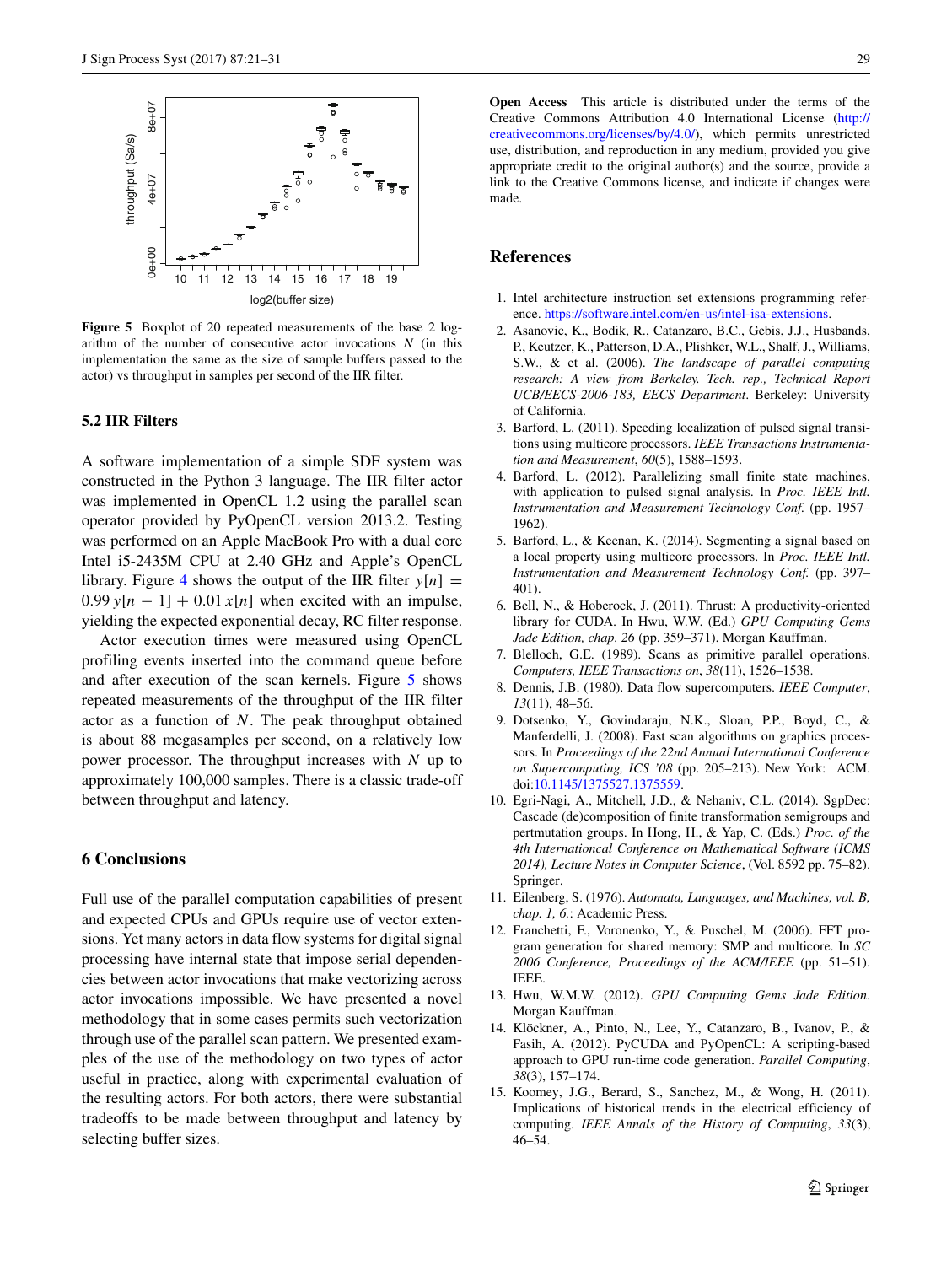- <span id="page-9-17"></span>16. Krohn, K., & Rhodes, J. (1965). Algebraic theory of machines. I. Prime decomposition theorem for finite semigroups and machines. *Transactions of the American Mathematical Society*, *116*, 450– 464.
- <span id="page-9-11"></span>17. Ladner, R.E., & Fischer, M.J. (1980). Parallel prefix computation. *Journal of the ACM*, *27*(4), 831–838.
- <span id="page-9-2"></span>18. Lee, E.A., & Messerschmitt, D.G. (1987). Static scheduling of synchronous data flow programs for digital signal processing. *IEEE Transactions Computers*, *36*(1), 24–35.
- <span id="page-9-9"></span>19. Lee, J.H., Patel, K., Nigania, N., Kim, H., & Kim, H. (2013). OpenCL performance evaluation on modern multi core CPUs. In *2013 IEEE 27th International Parallel and Distributed Processing Symposium Workshops & PhD Forum (IPDPSW)* (pp. 1177– 1185). IEEE.
- <span id="page-9-16"></span>20. Lin, H., & Messerschmitt, D.G. (1991). Finite state machine has unlimited concurrency. *IEEE Transactions on Circuits and Systems*, *38*(5), 465–475.
- <span id="page-9-6"></span>21. Maleki, S., Gao, Y., Garzaran, M.J., Wong, T., & Padua, D.A. (2011). An evaluation of vectorizing compilers. In *International Conference on Parallel Architectures and Compilation Techniques (PACT), 2011* (pp. 372–382). IEEE.
- <span id="page-9-4"></span>22. Mitra, G., Johnston, B., Rendell, A.P., McCreath, E., & Zhou, J. (2013). Use of SIMD vector operations to accelerate application code performance on low-powered ARM and Intel platforms. In *2013 IEEE 27th International Parallel and Distributed Processing Symposium Workshops & PhD Forum (IPDPSW)* (pp. 1107– 1116). IEEE.
- <span id="page-9-7"></span>23. Munshi, A., Gaster, B., Mattson, T.G., & Ginsburg, D. (2011). *OpenCL programming guide*: Pearson Education.
- <span id="page-9-8"></span>24. Nickolls, J., Buck, I., Garland, M., & Skadron, K. (2008). Scalable parallel programming with CUDA. *Queue*, *6*(2), 40–53.
- <span id="page-9-18"></span>25. Nozaki, A. (1978). Practical decomposition of automata. *Information and Control*, *36*, 275–291.
- <span id="page-9-14"></span>26. Parhi, K.K. (1995). High-Level algorithm and architecture transformations for DSP synthesis. *Journal of VLSI Signal Processing*, *9*, 1–2.
- <span id="page-9-1"></span>27. Radivojevic, I.P., & Herath, H. (1991). Executing DSP applications in a fine-grained dataflow environment. *IEEE Transactions on Software Engineering*, *17*(10), 1028–1041.
- <span id="page-9-10"></span>28. Ritz, S., Pankert, M., & Meyr, H. (1993). Optimum vectorization of scalable synchronous dataflow graphs. In *Proceedings of the International Conference on Application Specific Array Processors*.
- <span id="page-9-3"></span>29. Rupley, J., King, J., Quinnell, E., Galloway, F., Patton, K., Seidel, P., Dinh, J., Bui, H., & Bhowmik, A. (2013). The floating-point unit of the Jaguar x86 core. In *2013 21st IEEE Symposium on Computer Arithmetic (ARITH)* (pp. 7–16).
- <span id="page-9-12"></span>30. Sengupta, S., Harris, M., Zhang, Y., & Owens, J.D. (2007). Scan primitives for GPU computing. In *Graphics Hardware, vol. 2007* (pp. 97–106).
- <span id="page-9-0"></span>31. Tan, K., Liu, H., Zhang, J., Zhang, Y., Fang, J., & Voelker, G.M. (2011). Sora: High-performance software radio using generalpurpose multi-core processors. *Communications of the ACM*, *54*(1), 99–107.
- <span id="page-9-13"></span>32. Vishkin, U. (1997). From algorithm parallelism to instructionlevel parallelism: An encode-decode chain using prefix-sum. In *Proceedings of the ninth annual ACM symposium on Parallel algorithms and architectures* (pp. 260–271).
- <span id="page-9-15"></span>33. Wu, C.W., & Cappello, P.R. (1998). Application-specific CAD of VLSI second-order sections. IEEE Transactions on Acoustics. *Speech and Signal Processing*, *36*(5), 813–825.
- <span id="page-9-19"></span>34. Zeiger, H.P. (1968). *Algebraic Theory of Machines, Languages, and Semigroups, chap. Cascade decomposition of automata using covers*, (pp. 55–80). Academic Press.

<span id="page-9-5"></span>35. Zumbusch, G. (2012). Tuning a finite difference computation for parallel vector processors. In *11th International Symposium on Parallel and Distributed Computing (ISPDC), 2012* (pp. 63–70). IEEE.



**Lee Barford** is a Fellow at Keysight Laboratories and an adjunct Professor of Computer Science and Engineering at the University of Nevada, Reno, Nevada. He received the Ph.D. degree in Computer Science from Cornell University in 1987. He leads Keysight's efforts in applying parallel computing to speed electronic measurement and test. He also leads research to identify and apply emerging technologies in software, applied mathematics, and statistics to enable

new kinds of measurements and increase measurement accuracy and speed. Previously, he managed a number of research projects at Agilent Laboratories (Santa Clara, California) and Hewlett- Packard Laboratories (Palo Alto, California), for example in visible light and X-ray imaging systems, calibration methods for non-linear and dynamical disturbances, and fault isolation from automatic test equipment results. He is an author of over fifty papers and an inventor on over forty patents.



**Shuvra S. Bhattacharyya** is a Professor in the Department of Electrical and Computer Engineering at the University of Maryland, College Park. He holds a joint appointment in the University of Maryland Institute for Advanced Computer Studies (UMIACS). He is also a part time visiting professor in the Department of Pervasive Computing at the Tampere University of Technology, Finland, as part of the Finland Distinguished Professor Programme (FiDiPro). He

is an author of six books, and over 250 papers in the areas of signal processing, embedded systems, electronic design automation, wireless communication, and wireless sensor networks. He received the B.S. degree from the University of Wisconsin at Madison, and the Ph.D. degree from the University of California at Berkeley. He has held industrial positions as a Researcher at the Hitachi America Semiconductor Research Laboratory (San Jose, California), and Compiler Developer at Kuck & Associates (Champaign, Illinois). He has held a visiting research position at the US Air Force Research Laboratory (Rome, New York). He has been a Nokia Distinguished Lecturer (Finland) and Fulbright Specialist (Austria and Germany). He has received the NSF Career Award (USA). He is a Fellow of the IEEE.